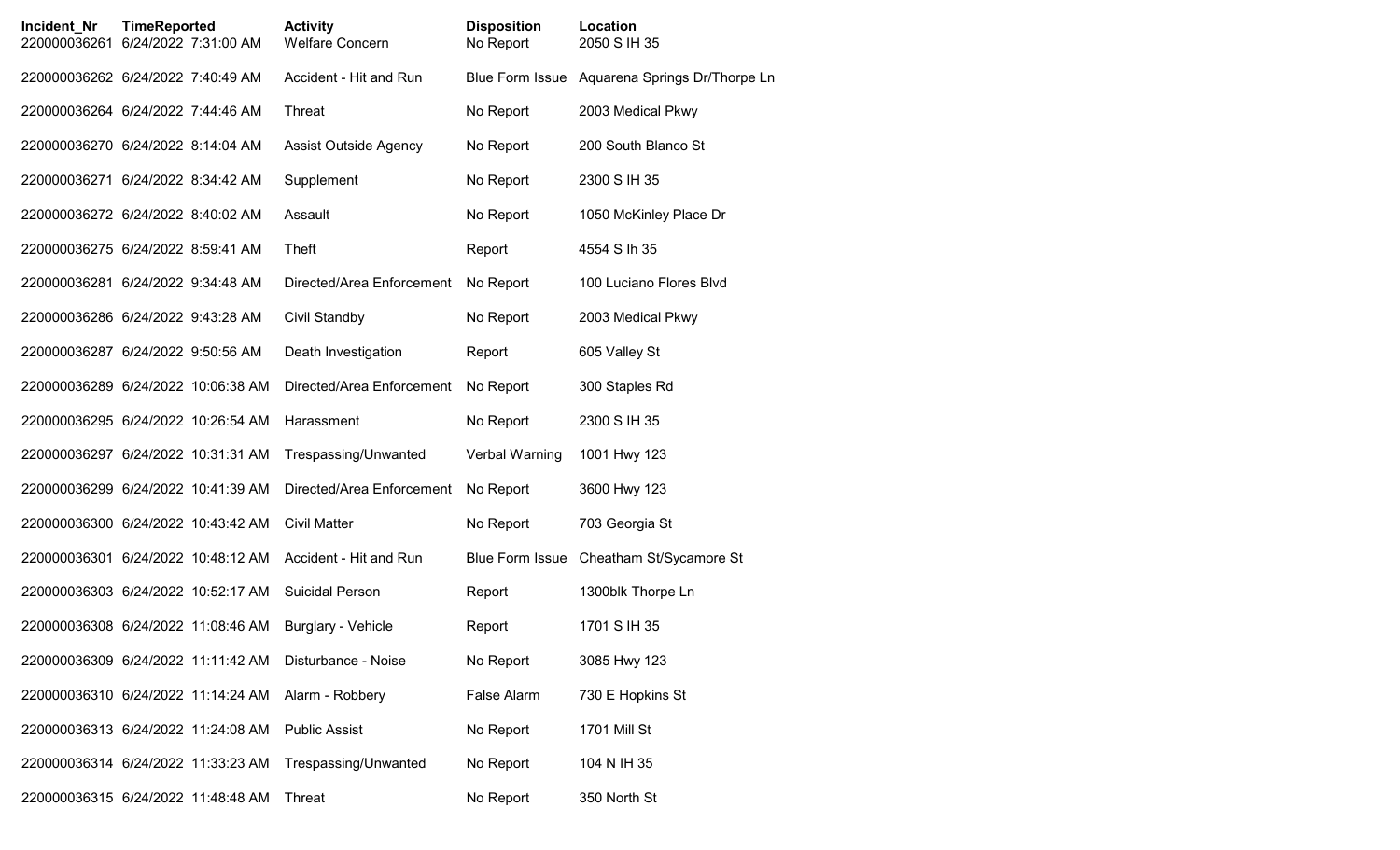| 220000036320 6/24/2022 12:18:05 PM |  | Attempt to Locate         | No Report              | <b>198 NB</b>             |
|------------------------------------|--|---------------------------|------------------------|---------------------------|
| 220000036323 6/24/2022 12:38:06 PM |  | Property - Lost/Found/Imp | No Report              | 555 Cheatham St           |
| 220000036328 6/24/2022 12:55:26 PM |  | <b>Public Assist</b>      | No Report              | 403 S LBJ Dr              |
| 220000036334 6/24/2022 1:14:50 PM  |  | Investigation             | No Report              | 100blk E San Antonio St   |
| 220000036335 6/24/2022 1:17:14 PM  |  | <b>Welfare Concern</b>    | No Contact             | Hunter Rd/Wonder World Dr |
| 220000036342 6/24/2022 1:30:50 PM  |  | Assist Outside Agency     | No Report              | 1301 Wonder World Dr      |
| 220000036344 6/24/2022 1:41:08 PM  |  | Information               | No Report              | 2300 S IH 35              |
| 220000036346 6/24/2022 1:46:28 PM  |  | <b>Attended Death</b>     | No Report              | 111 E Mimosa Cir          |
| 220000036359 6/24/2022 2:28:25 PM  |  | Attempt to Locate         | No Report              | 210 SB                    |
| 220000036360 6/24/2022 2:33:04 PM  |  | <b>Welfare Concern</b>    | No Report              | 205 NB                    |
| 220000036363 6/24/2022 2:45:45 PM  |  | <b>Burglary - Vehicle</b> | Report                 | 1150 E River Ridge Pkwy   |
| 220000036368 6/24/2022 3:06:04 PM  |  | <b>Public Assist</b>      | No Report              | 2300 S IH 35              |
| 220000036369 6/24/2022 3:08:02 PM  |  | Viol City Ordinance       | <b>Citation Issued</b> | 170 Charles Austin Dr     |
| 220000036374 6/24/2022 3:32:46 PM  |  | Disturbance - Phys/Fight  | Report                 | 518 Patton St             |
| 220000036375 6/24/2022 3:35:42 PM  |  | <b>Public Assist</b>      | No Report              | 750 River Rd              |
| 220000036376 6/24/2022 3:41:33 PM  |  | <b>Missing Person</b>     | Cancelled              | 1111 San Marcos Pkwy      |
| 220000036381 6/24/2022 3:55:01 PM  |  | Directed/Area Enforcement | No Report              | 1000 Blk River Road       |
| 220000036383 6/24/2022 3:59:32 PM  |  | <b>Disorderly Conduct</b> | No Report              | 555 Cheatham St           |
| 220000036387 6/24/2022 4:10:23 PM  |  | Attempt to Locate         | No Report              | 202 NB                    |
| 220000036388 6/24/2022 4:14:24 PM  |  | <b>Public Assist</b>      | No Report              | 1047 Sycamore St          |
| 220000036400 6/24/2022 4:57:21 PM  |  | Investigation             | No Report              | <b>1701 Mill St</b>       |
| 220000036401 6/24/2022 5:01:12 PM  |  | Graffiti                  | No Report              | 5650 Post Rd              |
| 220000036411 6/24/2022 5:30:49 PM  |  | <b>Suicidal Person</b>    | No Report              | 2300 S IH 35              |
| 220000036413 6/24/2022 5:31:36 PM  |  | <b>Public Assist</b>      | No Report              | 1301 Wonder World Dr      |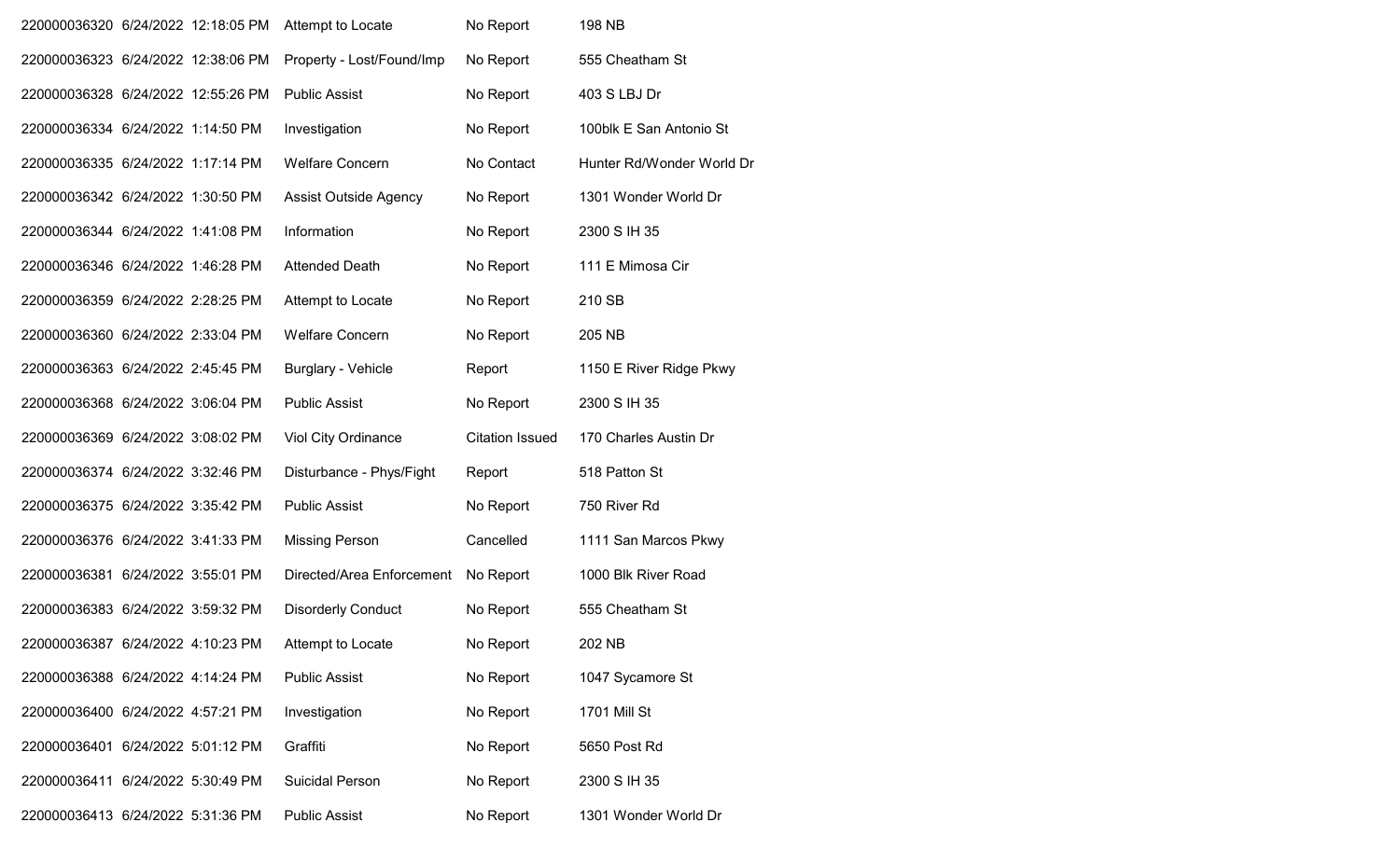| 220000036415 6/24/2022 5:36:03 PM  |  | <b>Public Assist</b>            | No Report                    | 2300 S IH 35                          |
|------------------------------------|--|---------------------------------|------------------------------|---------------------------------------|
| 220000036418 6/24/2022 5:43:33 PM  |  | Accident - Minor                | Blue Form Issue 2050 S IH 35 |                                       |
| 220000036421 6/24/2022 5:49:02 PM  |  | Theft                           | Report                       | 730 E Hopkins St                      |
| 220000036422 6/24/2022 5:53:32 PM  |  | <b>Public Assist</b>            | No Report                    | 1321 N IH 35                          |
| 220000036423 6/24/2022 5:57:59 PM  |  | Pedestrian Stop                 | Verbal Warning               | <b>River Rd/RR Trestle</b>            |
| 220000036428 6/24/2022 6:23:30 PM  |  | Investigation                   | No Report                    | 113 W De Zavala Dr                    |
| 220000036429 6/24/2022 6:26:42 PM  |  | <b>Public Assist</b>            | No Report                    | 2300 S IH 35                          |
| 220000036432 6/24/2022 6:27:53 PM  |  | <b>Welfare Concern</b>          | No Report                    | 319 Riverside Dr                      |
| 220000036434 6/24/2022 6:37:35 PM  |  | Assist Outside Agency           | No Report                    | Barbarosa/Fm 1101                     |
| 220000036436 6/24/2022 6:41:13 PM  |  | <b>Animal Call</b>              | No Report                    | 1350 N LBJ Dr                         |
| 220000036437 6/24/2022 7:02:50 PM  |  | Disturbance - Verbal            | Cancelled                    | 1150 E River Ridge Pkwy               |
| 220000036441 6/24/2022 7:27:07 PM  |  | Investigation                   | No Report                    | 1001 E McCarty Ln                     |
| 220000036449 6/24/2022 8:18:53 PM  |  | Theft                           | Arrest                       | 1015 Hwy 80                           |
| 220000036450 6/24/2022 8:21:32 PM  |  | Disturbance - Verbal            | Report                       | 1150 E River Ridge Pkwy               |
| 220000036452 6/24/2022 8:34:46 PM  |  | Solicitors                      | Verbal Warning               | E Hopkins St/W Access Rd              |
| 220000036453 6/24/2022 8:35:41 PM  |  | Attempt to Locate               | Ref Oth Agncy                | 1304 Hwy 123                          |
| 220000036461 6/24/2022 9:23:27 PM  |  | <b>Welfare Concern</b>          | No Report                    | 204 NB                                |
| 220000036464 6/24/2022 9:37:27 PM  |  | <b>Suicidal Person</b>          | Report                       | 800blk S Guadalupe St                 |
| 220000036469 6/24/2022 10:14:49 PM |  | Accident - Hit and Run          |                              | Blue Form Issue W Hopkins St/Moore St |
| 220000036470 6/24/2022 10:18:23 PM |  | Disturbance - Noise             | Verbal Warning               | 1350 Sadler Dr                        |
| 220000036471 6/24/2022 10:27:17 PM |  | Information                     | No Report                    | 2300 S IH 35                          |
| 220000036472 6/24/2022 10:28:04 PM |  | <b>Suspicious Circumstances</b> | No Report                    | 2517 S IH 35                          |
| 220000036473 6/24/2022 10:34:24 PM |  | <b>Welfare Concern</b>          | No Report                    | 4210 Hwy 123                          |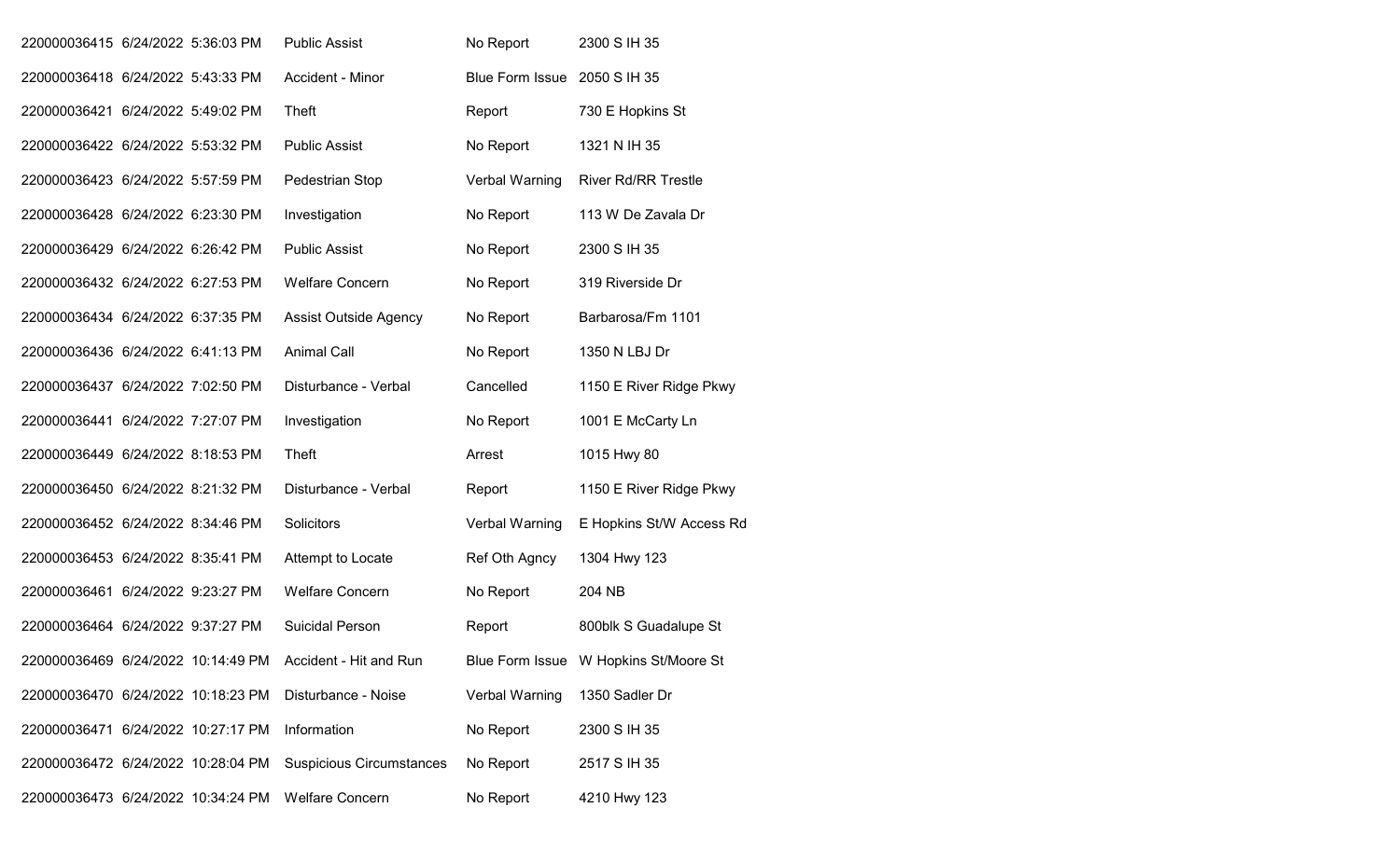| 220000036474 6/24/2022 10:40:18 PM |  | Disturbance - Noise             | No Contact     | 811 S Guadalupe St     |
|------------------------------------|--|---------------------------------|----------------|------------------------|
| 220000036477 6/24/2022 10:54:22 PM |  | Accident - Minor                | No Report      | 934 N IH 35            |
| 220000036479 6/24/2022 10:55:17 PM |  | Assist Outside Agency           | No Report      | Iris/Daisy             |
| 220000036478 6/24/2022 10:57:17 PM |  | Disturbance - Verbal            | No Report      | 1800 Post Rd           |
| 220000036480 6/24/2022 11:01:28 PM |  | Disturbance - Noise             | Verbal Warning | 1271 Sadler Dr         |
| 220000036482 6/24/2022 11:05:53 PM |  | Loose Livestock                 | No Report      | 2100blk Hwy 123        |
| 220000036484 6/24/2022 11:11:49 PM |  | Disturbance - Noise             | No Report      | 209 Camaro Way         |
| 220000036485 6/24/2022 11:17:19 PM |  | <b>Public Assist</b>            | No Report      | 625 E Hopkins St       |
| 220000036486 6/24/2022 11:17:41 PM |  | Trespassing/Unwanted            | Arrest         | 921 N IH 35            |
| 220000036487 6/24/2022 11:27:38 PM |  | <b>Criminal Mischief</b>        | Report         | 1417 Meadow Pkwy       |
| 220000036488 6/24/2022 11:35:31 PM |  | Investigation                   | No Report      | 100 W Hopkins St       |
| 220000036491 6/24/2022 11:48:49 PM |  | Investigation                   | No Report      | S LBJ Dr/MLK Dr        |
| 220000036492 6/25/2022 12:01:26 AM |  | <b>Welfare Concern</b>          | No Report      | 4210 Hwy 123           |
| 220000036495 6/25/2022 12:15:35 AM |  | Disturbance - Verbal            | No Report      | 129 E Hopkins St       |
| 220000036496 6/25/2022 12:20:23 AM |  | <b>Alcohol Violation</b>        | No Report      | 124 N LBJ Dr           |
| 220000036497 6/25/2022 12:25:29 AM |  | <b>Traffic Incident General</b> | No Report      | 300blk Linda Dr        |
| 220000036498 6/25/2022 12:32:38 AM |  | Disturbance - Phys/Fight        | No Report      | 200 N LBJ Dr           |
| 220000036499 6/25/2022 12:36:09 AM |  | Accident - Minor                | Report         | Moon St/E Hutchison St |
| 220000036501 6/25/2022 12:42:22 AM |  | <b>Public Assist</b>            | No Report      | 211 W Grove St         |
| 220000036502 6/25/2022 12:44:40 AM |  | Disturbance - Verbal            | No Report      | 120 E San Antonio St   |
| 220000036504 6/25/2022 1:09:18 AM  |  | Disturbance - Noise             | No Report      | 209 Camaro Way         |
| 220000036505 6/25/2022 1:09:25 AM  |  | Investigation                   | No Report      | 100 N Guadalupe St     |
| 220000036509 6/25/2022 1:31:52 AM  |  | Investigation                   | Arrest         | 100 N Guadalupe St     |
| 220000036510 6/25/2022 1:32:08 AM  |  | Disturbance - Verbal            | No Report      | 1506 S IH 35           |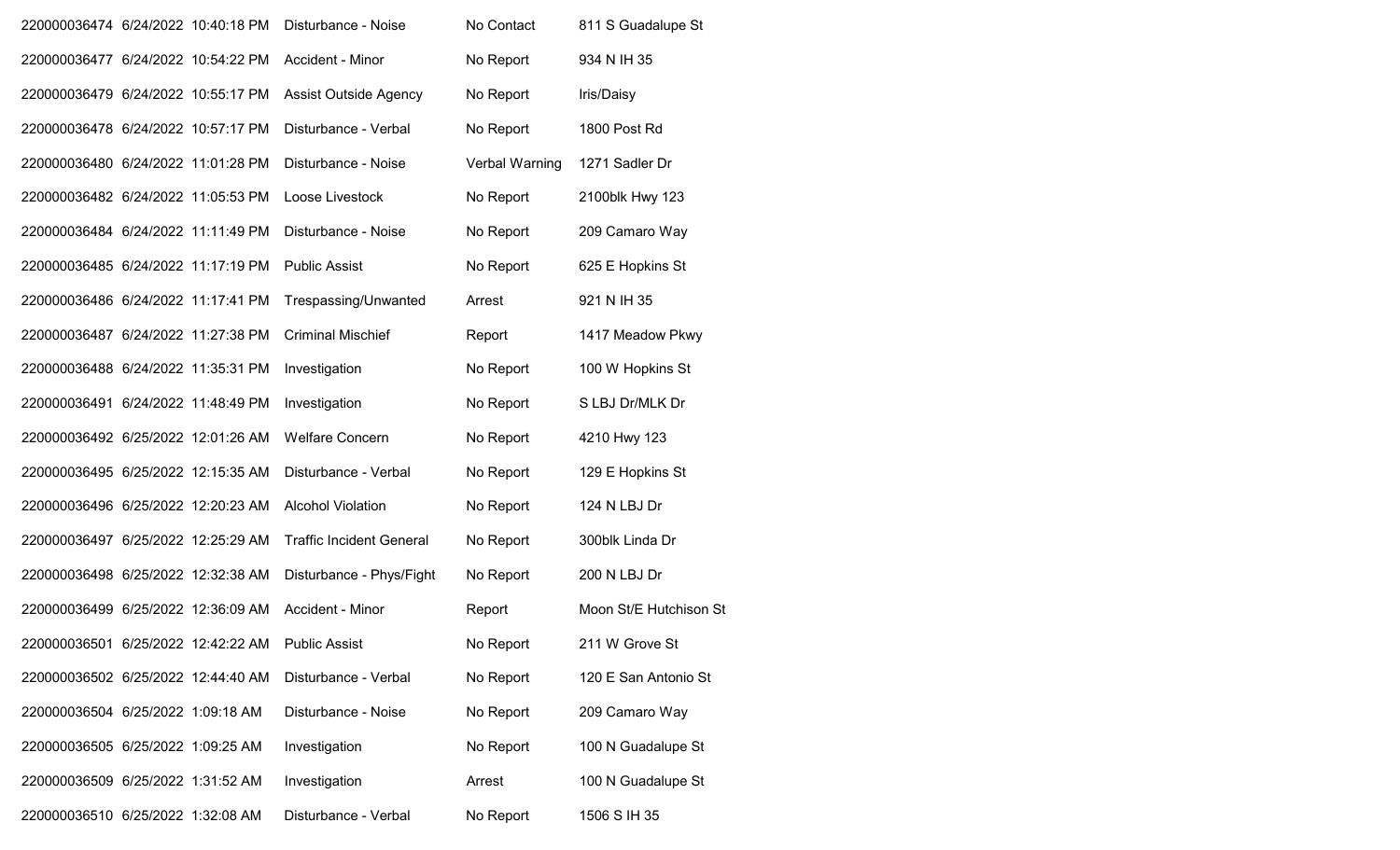| 220000036511 6/25/2022 1:36:36 AM |  | <b>Alcohol Violation</b>        | No Report      | 100blk E Hopkins St                   |
|-----------------------------------|--|---------------------------------|----------------|---------------------------------------|
| 220000036512 6/25/2022 1:46:38 AM |  | <b>Public Assist</b>            | No Report      | 100 W Hopkins St                      |
| 220000036513 6/25/2022 1:48:17 AM |  | Disturbance - Verbal            | No Report      | 1354 Thorpe Ln                        |
| 220000036515 6/25/2022 1:57:43 AM |  | Disturbance - Verbal            | Verbal Warning | 139 E Hopkins St                      |
| 220000036518 6/25/2022 2:21:51 AM |  | <b>Public Assist</b>            | No Report      | 100 W Hopkins St                      |
| 220000036519 6/25/2022 2:28:02 AM |  | Disturbance - Noise             | No Report      | 1640 Aquarena Springs Dr              |
| 220000036520 6/25/2022 2:31:42 AM |  | Trespassing/Unwanted            | Warning        | 811 S Guadalupe St                    |
| 220000036521 6/25/2022 2:44:54 AM |  | Disturbance - Phys/Fight        | No Report      | 1150 E River Ridge Pkwy               |
| 220000036522 6/25/2022 2:52:48 AM |  | <b>Suspicious Circumstances</b> | No Report      | 310 N IH 35                           |
| 220000036523 6/25/2022 2:54:58 AM |  | Information                     | No Report      | 200 SB                                |
| 220000036526 6/25/2022 3:11:17 AM |  | Disturbance - Noise             | No Report      | 512 Craddock Ave                      |
| 220000036527 6/25/2022 3:21:21 AM |  | <b>Mental Health Invest</b>     | No Report      | 1300blk Thorpe Ln                     |
| 220000036529 6/25/2022 4:36:42 AM |  | Disturbance - Phys/Fight        | No Report      | 301 Telluride St                      |
| 220000036530 6/25/2022 4:38:13 AM |  | Disturbance - Phys/Fight        | No Report      | 512 Craddock Ave                      |
| 220000036532 6/25/2022 5:08:51 AM |  | Theft                           | No Report      | 1354 Thorpe Ln                        |
| 220000036534 6/25/2022 5:33:19 AM |  | <b>Suspicious Circumstances</b> | No Report      | 201 Telluride St                      |
| 220000036535 6/25/2022 5:35:54 AM |  | Theft                           | Refer To COPR  | 100 W Hopkins St                      |
| 220000036536 6/25/2022 5:40:12 AM |  | Theft                           | Report         | 105 Bintu Dr                          |
| 220000036537 6/25/2022 5:41:21 AM |  | Theft                           | Report         | 1012 Hwy 123                          |
| 220000036539 6/25/2022 5:53:15 AM |  | Disturbance - Phys/Fight        | No Report      | 3085 Hwy 123                          |
| 220000036540 6/25/2022 5:54:05 AM |  | Theft                           | No Report      | 520 Linda Dr                          |
| 220000036541 6/25/2022 5:59:23 AM |  | Assault                         | Report         | 205 W San Antonio St                  |
| 220000036542 6/25/2022 6:12:30 AM |  | <b>Criminal Mischief</b>        |                | Blue Form Issue Prospect St/Quarry St |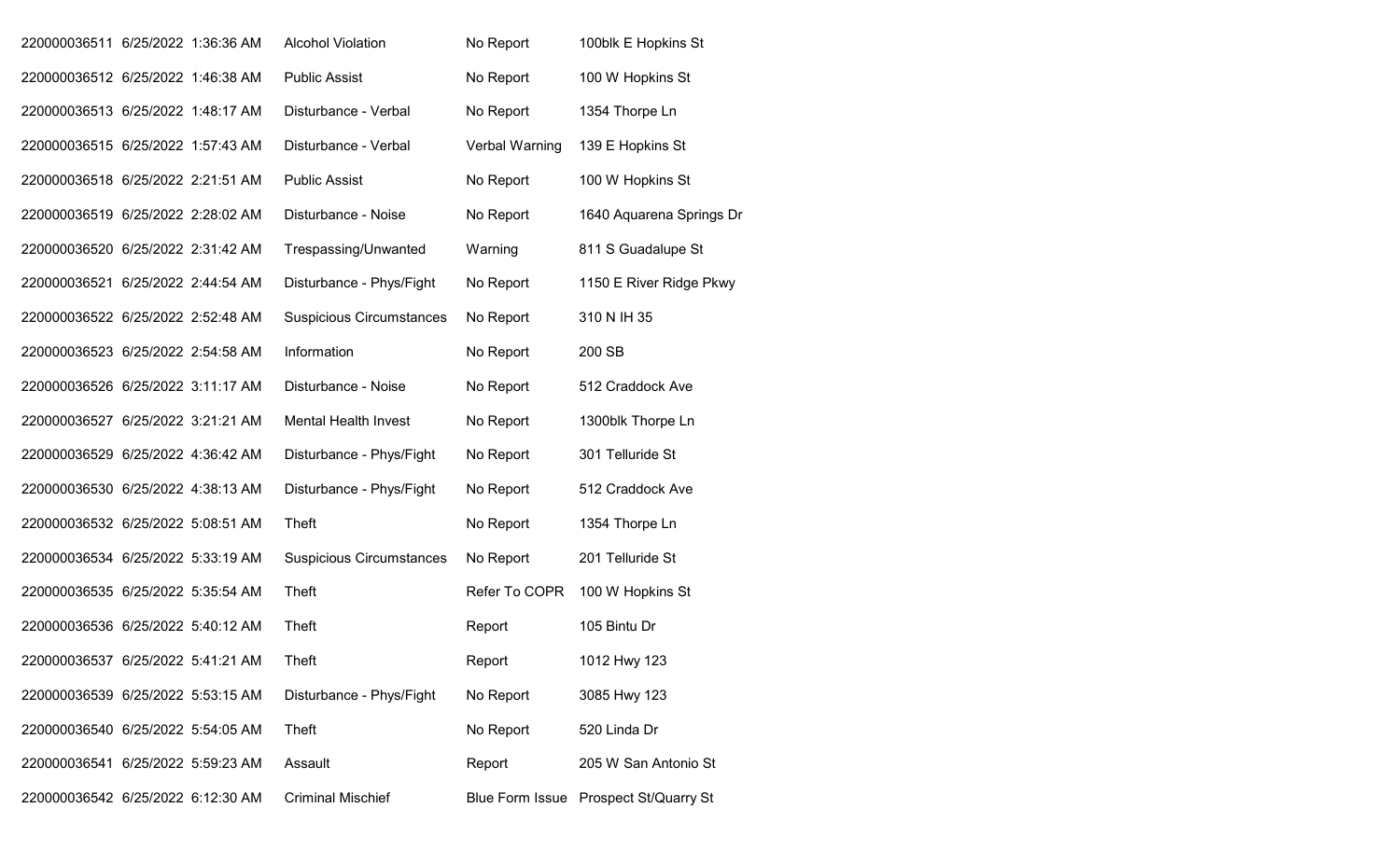| 220000036543 6/25/2022 6:23:46 AM  |  | Accident - Hit and Run          | Report                 | 1239 W MLK Dr                   |
|------------------------------------|--|---------------------------------|------------------------|---------------------------------|
| 220000036545 6/25/2022 6:53:20 AM  |  | <b>Mental Health Invest</b>     | No Report              | 1000blk Hwy 123                 |
| 220000036547 6/25/2022 7:13:46 AM  |  | <b>Field Euthanasia</b>         | No Report              | 1300blk Academy Oaks Dr         |
| 220000036548 6/25/2022 7:23:35 AM  |  | <b>Suspicious Circumstances</b> | No Report              | 1650 River Rd                   |
| 220000036550 6/25/2022 7:44:53 AM  |  | Disturbance - Phys/Fight        | No Report              | 417 N Comanche St               |
| 220000036554 6/25/2022 8:17:00 AM  |  | <b>Welfare Concern</b>          | Arrest                 | 510 Burleson St                 |
| 220000036560 6/25/2022 9:01:56 AM  |  | Assault                         | No Report              | 1101 Leah Ave                   |
| 220000036564 6/25/2022 9:18:37 AM  |  | Supplement                      | No Report              | 1650 River Rd                   |
| 220000036565 6/25/2022 9:30:52 AM  |  | <b>Criminal Mischief</b>        | Refer To COPR          | 701 S LBJ Dr                    |
| 220000036566 6/25/2022 9:33:50 AM  |  | <b>Driving Under Influence</b>  | Arrest                 | 3085 Hwy 123                    |
| 220000036568 6/25/2022 9:50:46 AM  |  | Accident - Minor                | Cancelled              | 100BLK E San Antonio St         |
| 220000036569 6/25/2022 9:54:33 AM  |  | Viol City Ordinance             | Warning                | 555 Cheatham St                 |
| 220000036573 6/25/2022 10:36:17 AM |  | <b>Welfare Concern</b>          | No Contact             | <b>Centerpoint Rd/RR Tracks</b> |
| 220000036577 6/25/2022 11:12:37 AM |  | <b>Welfare Concern</b>          | No Report              | 1201 Thorpe Ln                  |
| 220000036579 6/25/2022 11:30:27 AM |  | <b>Child Custody</b>            | No Report              | 211 Sturgeon Dr                 |
| 220000036581 6/25/2022 11:49:44 AM |  | Information                     | No Report              | 113 De Zavala Dr                |
| 220000036582 6/25/2022 11:54:33 AM |  | Accident - Minor                | <b>Blue Form Issue</b> | 206 SB                          |
| 220000036584 6/25/2022 12:11:34 PM |  | <b>Suspicious Circumstances</b> | No Report              | 1015 Hwy 80                     |
| 220000036589 6/25/2022 12:47:12 PM |  | Attempt to Locate               | No Report              | 201 NB                          |
| 220000036594 6/25/2022 1:06:22 PM  |  | Harassment                      | No Report              | 801 River Rd                    |
| 220000036595 6/25/2022 1:10:52 PM  |  | <b>Community Contact</b>        | No Report              | 811 S Guadalupe St              |
| 220000036597 6/25/2022 1:19:38 PM  |  | Civil Standby                   | No Report              | 3085 Hwy 123                    |
| 220000036598 6/25/2022 1:21:56 PM  |  | Theft                           | Report                 | 815 N IH 35                     |
| 220000036599 6/25/2022 1:31:22 PM  |  | Vehicle Theft                   | Report                 | 2300 S IH 35                    |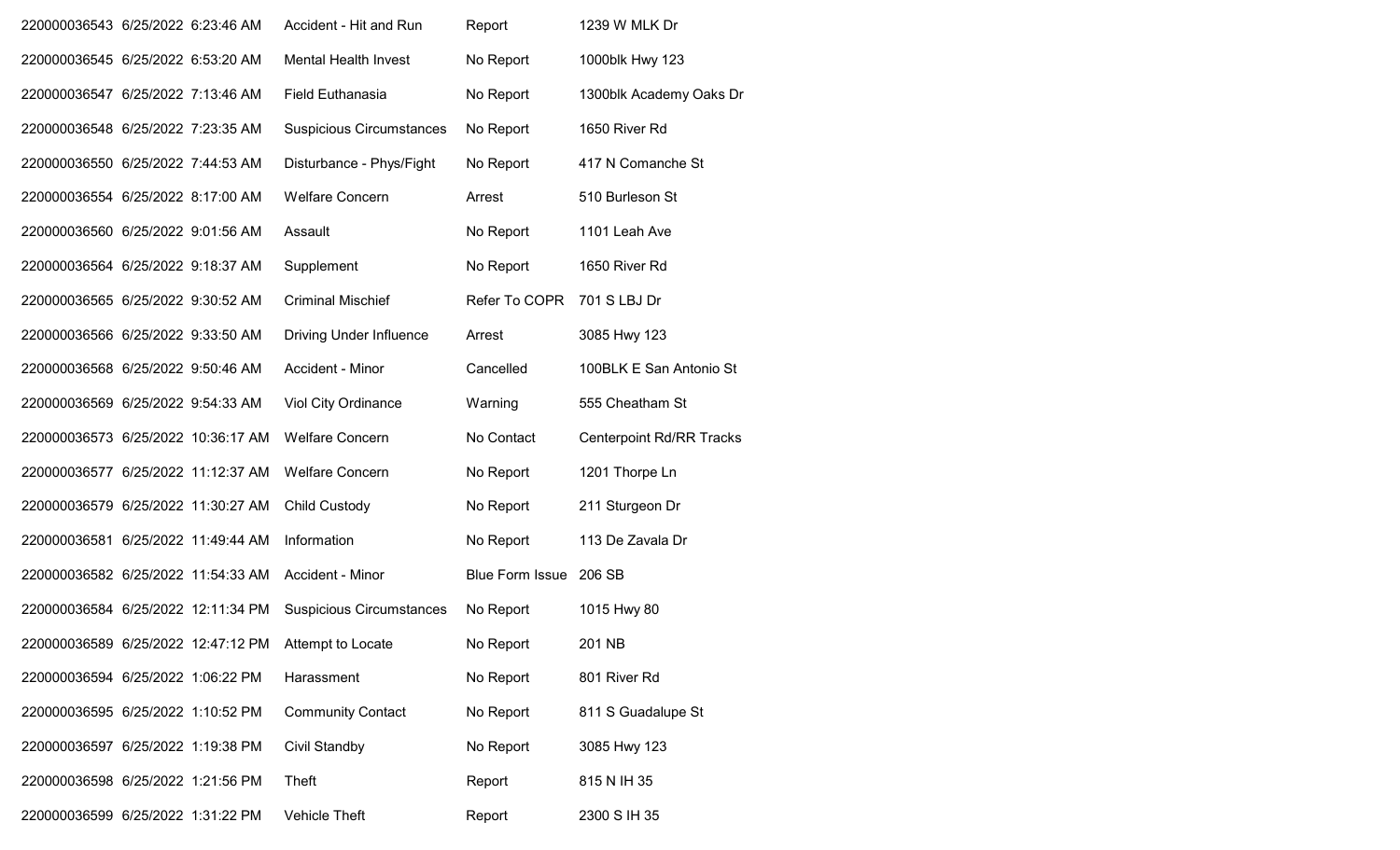| 220000036602 6/25/2022 1:47:53 PM |  | <b>Welfare Concern</b>    | No Report              | E Hopkins St/N Edward Gary St |
|-----------------------------------|--|---------------------------|------------------------|-------------------------------|
| 220000036605 6/25/2022 1:55:00 PM |  | Attempt to Locate         | Cancelled              | 4015 S IH 35                  |
| 220000036607 6/25/2022 1:57:44 PM |  | Alarm - Vehicle           | False Alarm            | 2600 Hunter Rd                |
| 220000036608 6/25/2022 2:00:43 PM |  | Disturbance - Noise       | Cancelled              | 1637 Post Rd                  |
| 220000036609 6/25/2022 2:04:32 PM |  | Inj to Child/Eld/Disabled | Report                 | 4000blk S IH 35               |
| 220000036610 6/25/2022 2:13:16 PM |  | Investigation             | <b>Citation Issued</b> | 170 Charles Austin Dr         |
| 220000036612 6/25/2022 2:24:59 PM |  | Disturbance - Phys/Fight  | No Report              | 811 S Guadalupe St            |
| 220000036613 6/25/2022 2:26:20 PM |  | Disturbance - Phys/Fight  | Report                 | 135 Olive St                  |
| 220000036615 6/25/2022 2:36:52 PM |  | Vehicle Theft             | No Report              | 1202 Clovis Barker Rd         |
| 220000036617 6/25/2022 2:42:30 PM |  | <b>Alcohol Violation</b>  | <b>Citation Issued</b> | 555 Cheatham St               |
| 220000036622 6/25/2022 3:18:22 PM |  | <b>Public Assist</b>      | No Report              | 205 S C M Allen Pkwy          |
| 220000036624 6/25/2022 3:31:05 PM |  | Viol City Ordinance       | Warning                | 601 S C M Allen Pkwy          |
| 220000036625 6/25/2022 3:31:51 PM |  | Viol City Ordinance       | <b>Citation Issued</b> | 170 Charles Austin Dr         |
| 220000036627 6/25/2022 3:34:37 PM |  | <b>Public Assist</b>      | No Report              | 2300 S IH 35                  |
| 220000036629 6/25/2022 3:55:52 PM |  | <b>Alcohol Violation</b>  | <b>Citation Issued</b> | 555 Cheatham St               |
| 220000036631 6/25/2022 4:32:23 PM |  | <b>Animal Call</b>        | No Report              | 413 Broadway St               |
| 220000036632 6/25/2022 5:01:15 PM |  | Disturbance - Verbal      | No Report              | 628 Mill St                   |
| 220000036634 6/25/2022 5:12:53 PM |  | Disturbance - Noise       | No Report              | 1637 Post Rd                  |
| 220000036637 6/25/2022 5:27:19 PM |  | Attempt to Locate         | Arrest                 | 4015 S IH 35                  |
| 220000036641 6/25/2022 6:05:05 PM |  | Stalking                  | No Report              | 800blk S Guadalupe St         |
| 220000036643 6/25/2022 6:09:05 PM |  | Accident - Hit and Run    | Report                 | 104 N IH 35                   |
| 220000036645 6/25/2022 6:16:40 PM |  | <b>Suspicious Person</b>  | No Report              | 416 McKie St                  |
| 220000036647 6/25/2022 6:39:36 PM |  | Harassment                | Report                 | 1629 Post Rd                  |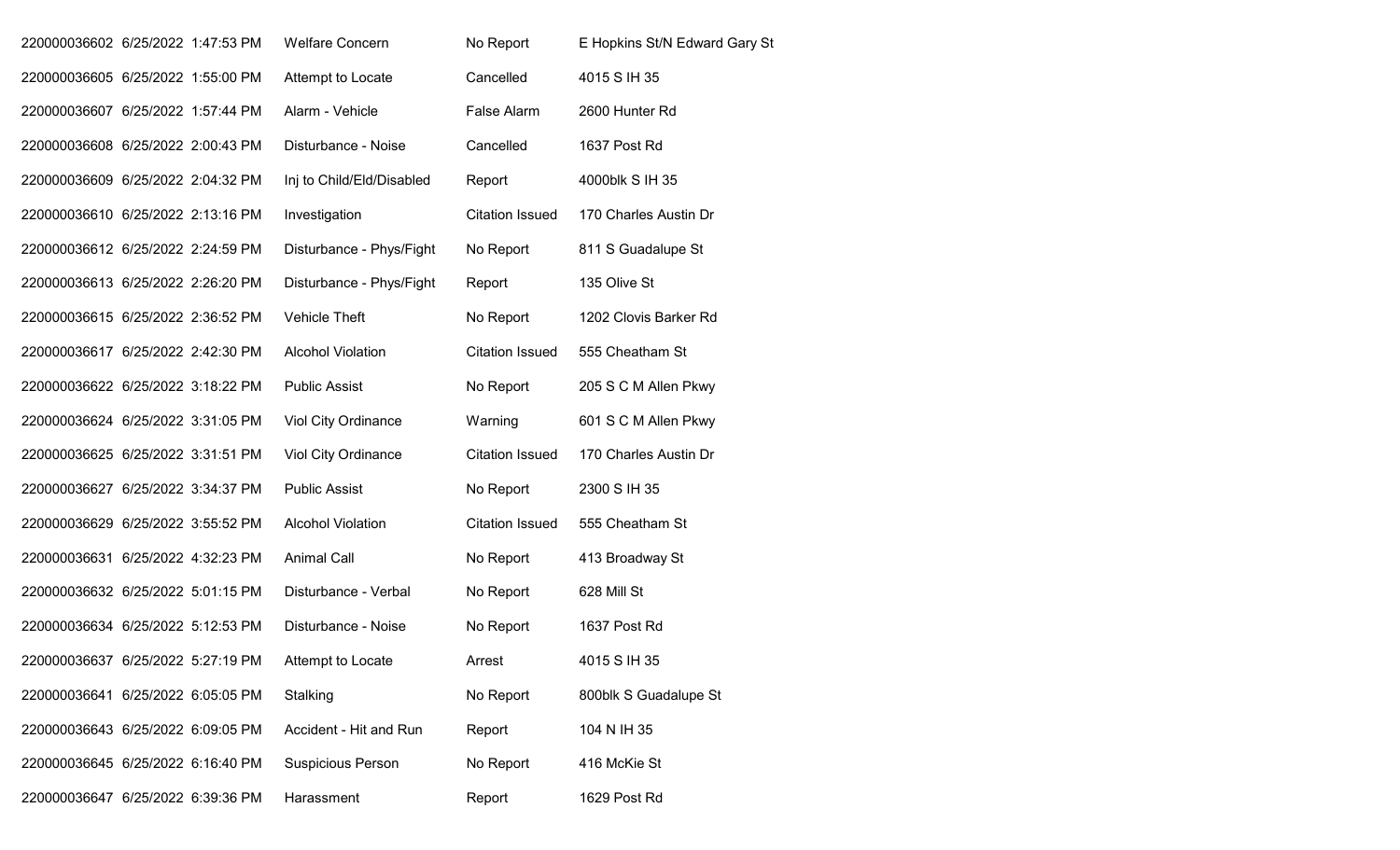| 220000036648 6/25/2022 6:40:53 PM  |  | <b>Suspicious Person</b>   | No Report              | 215 Mill St                |
|------------------------------------|--|----------------------------|------------------------|----------------------------|
| 220000036650 6/25/2022 6:45:50 PM  |  | Accident - Hit and Run     | <b>Blue Form Issue</b> | 208 NB                     |
| 220000036651 6/25/2022 6:50:26 PM  |  | <b>Suicidal Person</b>     | Report                 | 1301 Wonder World Dr       |
| 220000036655 6/25/2022 7:00:46 PM  |  | Attempt to Locate          | No Report              | Hwy 21/Hwy 80              |
| 220000036656 6/25/2022 7:09:19 PM  |  | Suspicious Person          | No Report              | 1350 Sadler Dr             |
| 220000036658 6/25/2022 7:19:22 PM  |  | Disturbance - Verbal       | No Report              | 1360 Thorpe Ln             |
| 220000036661 6/25/2022 7:48:13 PM  |  | Investigation              | No Report              | 1800 Post Rd               |
| 220000036662 6/25/2022 7:50:32 PM  |  | Harassment                 | No Report              | 518 Patton St              |
| 220000036663 6/25/2022 7:55:31 PM  |  | Assault                    | No Report              | 4015 S IH 35               |
| 220000036666 6/25/2022 8:11:36 PM  |  | Public Intoxication        | No Report              | 1360 Thorpe Ln             |
| 220000036668 6/25/2022 8:27:35 PM  |  | <b>Public Intoxication</b> | Arrest                 | 1650 River Rd              |
| 220000036670 6/25/2022 8:41:44 PM  |  | Fraud                      | No Report              | 210 Calixto Ct             |
| 220000036681 6/25/2022 9:29:06 PM  |  | <b>Suspicious Vehicle</b>  | No Report              | 205 S C M Allen Pkwy       |
| 220000036683 6/25/2022 9:42:57 PM  |  | <b>Public Assist</b>       | Arrest                 | 2300 S IH 35               |
| 220000036685 6/25/2022 10:01:22 PM |  | Information                | No Report              | 2300 S IH 35               |
| 220000036688 6/25/2022 10:18:46 PM |  | Attempt to Locate          | No Report              | 206 SB                     |
| 220000036689 6/25/2022 10:30:27 PM |  | <b>Suspicious Vehicle</b>  | Arrest                 | Chuck Nash Lp/Riverwalk Dr |
| 220000036690 6/25/2022 10:35:44 PM |  | Disturbance - Noise        | No Report              | 250 S Stagecoach Trl       |
| 220000036692 6/25/2022 10:58:11 PM |  | Trespassing/Unwanted       | No Report              | 1701 Mill St               |
| 220000036696 6/25/2022 11:14:41 PM |  | Disturbance - Noise        | Unfounded              | 1140 Lago Vista            |
| 220000036697 6/25/2022 11:19:18 PM |  | <b>Public Assist</b>       | No Report              | 202 N LBJ Dr               |
| 220000036701 6/25/2022 11:34:33 PM |  | Attempt to Locate          | No Report              | 204 NB                     |
| 220000036702 6/25/2022 11:36:51 PM |  | Attempt to Locate          | No Report              | Hwy 80/Hwy 21              |
| 220000036704 6/25/2022 11:41:00 PM |  | Disturbance - Noise        | Unfounded              | 1000blk Uhland Rd          |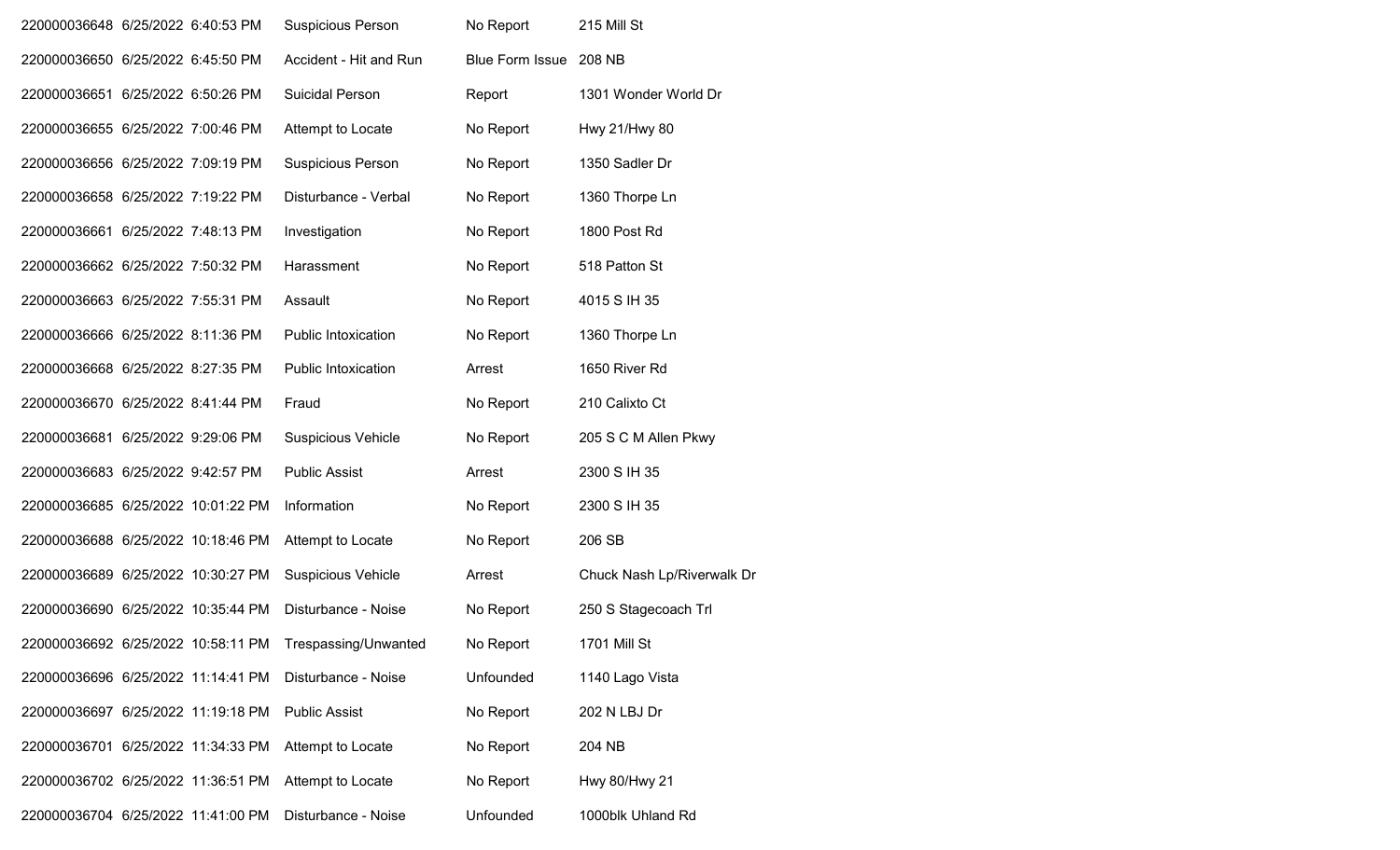| 220000036706 6/25/2022 11:45:00 PM |  | <b>Suspicious Vehicle</b>  | No Report     | 3939 S IH 35              |
|------------------------------------|--|----------------------------|---------------|---------------------------|
| 220000036708 6/25/2022 11:48:51 PM |  | Attempt to Locate          | No Report     | 200 SB                    |
| 220000036711 6/26/2022 12:03:00 AM |  | Attempt to Locate          | No Report     | 199 NB                    |
| 220000036714 6/26/2022 12:09:31 AM |  | Disturbance - Phys/Fight   | Arrest        | 1053 Clovis Barker Rd     |
| 220000036716 6/26/2022 12:14:34 AM |  | <b>Alcohol Violation</b>   | No Report     | 124 N LBJ Dr              |
| 220000036717 6/26/2022 12:21:33 AM |  | Assist Outside Agency      | No Report     | 1980 Aquarena Springs Dr  |
| 220000036724 6/26/2022 1:07:01 AM  |  | <b>Public Intoxication</b> | Arrest        | 138 N LBJ Dr              |
| 220000036727 6/26/2022 1:19:38 AM  |  | <b>Public Assist</b>       | No Report     | 5101 S IH 35              |
| 220000036728 6/26/2022 1:25:17 AM  |  | <b>Suspicious Person</b>   | No Report     | 1818 Old Ranch Road 12    |
| 220000036731 6/26/2022 1:35:10 AM  |  | Accident - Minor           | No Report     | Yarrington Rd/W Access Rd |
| 220000036732 6/26/2022 1:36:27 AM  |  | Narcotics/Information      | No Report     | 400blk Linda Dr           |
| 220000036733 6/26/2022 1:44:41 AM  |  | Information                | No Report     | 2300 S IH 35              |
| 220000036735 6/26/2022 1:45:22 AM  |  | Investigation              | No Report     | 100 N Guadalupe St        |
| 220000036736 6/26/2022 1:51:08 AM  |  | <b>Foot Patrol</b>         | No Report     | 100 N Guadalupe St        |
| 220000036737 6/26/2022 1:52:32 AM  |  | Harassment                 | No Report     | 139 E Hopkins St          |
| 220000036738 6/26/2022 1:57:02 AM  |  | <b>Barking Dog</b>         | Ref Oth Agncy | 1504 Sunflower Ln         |
| 220000036739 6/26/2022 2:07:01 AM  |  | Disturbance - Verbal       | No Report     | 100blk N Guadalupe St     |
| 220000036740 6/26/2022 2:12:12 AM  |  | <b>Discharged Firearm</b>  | No Report     | 200BLK N Mitchell Ave     |
| 220000036741 6/26/2022 2:13:12 AM  |  | Pedestrian Stop            | No Report     | E Hopkins St/N LBJ Dr     |
| 220000036742 6/26/2022 2:14:54 AM  |  | Disturbance - Verbal       | No Report     | 124 N LBJ Dr              |
| 220000036743 6/26/2022 2:19:48 AM  |  | <b>Alcohol Violation</b>   | No Report     | E Hopkins St/N LBJ Dr     |
| 220000036744 6/26/2022 2:29:32 AM  |  | Disturbance - Verbal       | No Report     | 120 E San Antonio St      |
| 220000036745 6/26/2022 2:29:55 AM  |  | Property - Lost/Found/Imp  | No Report     | E Hopkins St/N LBJ Dr     |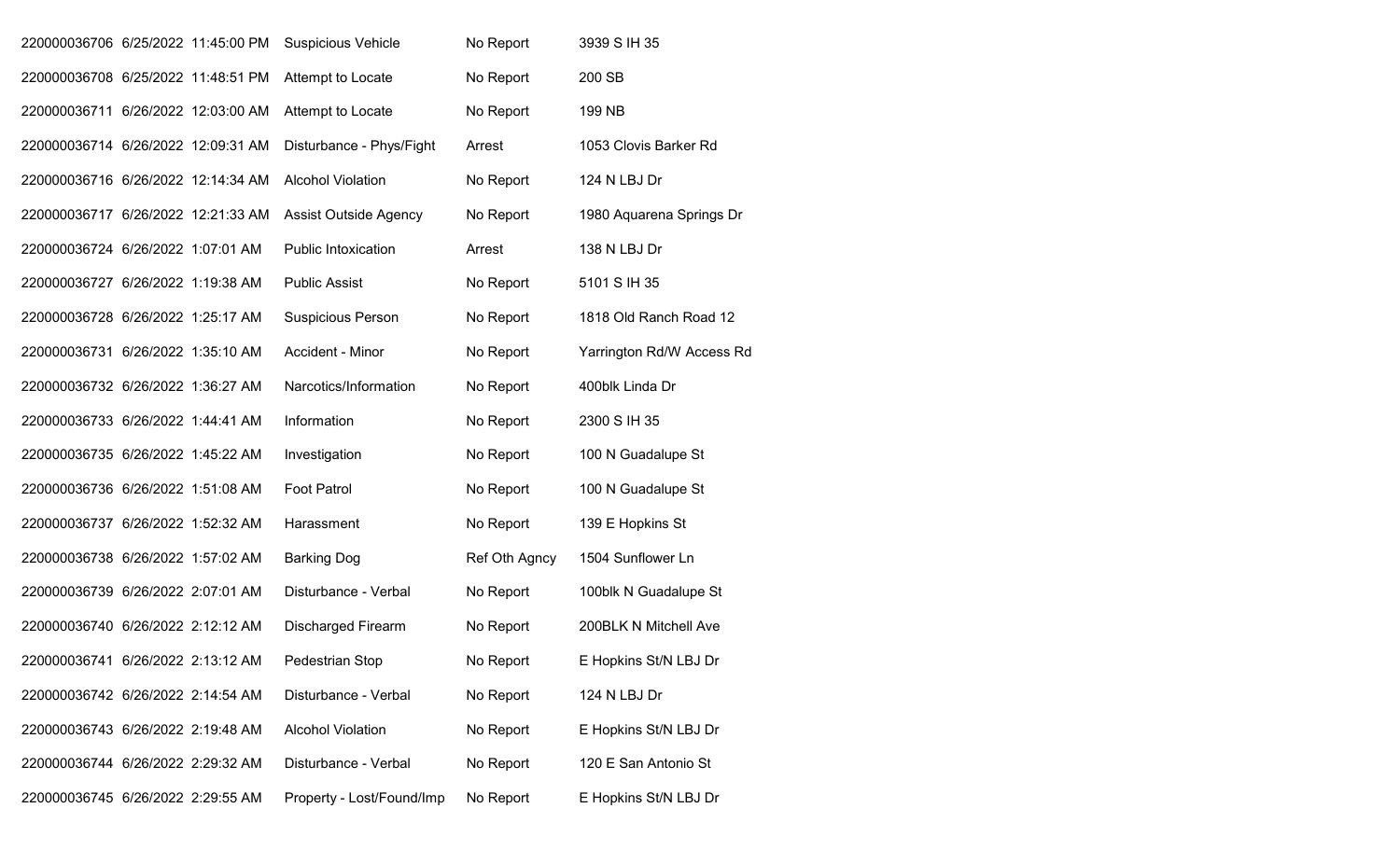| 220000036746 6/26/2022 2:33:36 AM  |  | Accident - Unknown              | Report    | Blanco Vista Blvd/Yarrington Rd |
|------------------------------------|--|---------------------------------|-----------|---------------------------------|
| 220000036747 6/26/2022 2:44:29 AM  |  | <b>Burglary - Habitation</b>    | Arrest    | 3085 Hwy 123                    |
| 220000036748 6/26/2022 2:47:43 AM  |  | Accident - Unknown              | Arrest    | 1200BLK N LBJ Dr                |
| 220000036749 6/26/2022 3:09:27 AM  |  | Assist Outside Agency           | No Report | 198 W Access Rd                 |
| 220000036751 6/26/2022 3:24:11 AM  |  | Attempt to Locate               | No Report | 1004 N IH 35                    |
| 220000036752 6/26/2022 3:28:18 AM  |  | Assault                         | No Report | 1001 Leah Ave                   |
| 220000036755 6/26/2022 3:42:42 AM  |  | <b>Suspicious Vehicle</b>       | No Report | 1610 N IH 35                    |
| 220000036758 6/26/2022 4:14:20 AM  |  | Attempt to Locate               | No Report | 1420 Old Ranch Road 12          |
| 220000036759 6/26/2022 4:23:01 AM  |  | Disturbance - Noise             | Unfounded | Monica St/River Rd              |
| 220000036760 6/26/2022 4:24:14 AM  |  | <b>Welfare Concern</b>          | No Report | 2050 S IH 35                    |
| 220000036761 6/26/2022 4:26:12 AM  |  | <b>Welfare Concern</b>          | No Report | 1500 S IH 35                    |
| 220000036762 6/26/2022 4:31:40 AM  |  | <b>Suspicious Circumstances</b> | No Report | 1506 S IH 35                    |
| 220000036763 6/26/2022 4:53:23 AM  |  | Attempt to Locate               | Cancelled | Yarrington Rd/W Access Rd       |
| 220000036764 6/26/2022 5:56:22 AM  |  | Disturbance - Phys/Fight        | Report    | 819 Bracewood Cir               |
| 220000036767 6/26/2022 7:16:54 AM  |  | Attempt to Locate               | No Report | 201 NB                          |
| 220000036768 6/26/2022 7:19:57 AM  |  | Supplement                      | No Report | 1012 Hwy 123                    |
| 220000036771 6/26/2022 8:15:23 AM  |  | <b>Suspicious Person</b>        | Arrest    | 1350 Sadler Dr                  |
| 220000036772 6/26/2022 8:28:08 AM  |  | Burglary - Vehicle              | No Report | 2300 S IH 35                    |
| 220000036777 6/26/2022 10:54:10 AM |  | <b>Viol City Ordinance</b>      | Warning   | 555 Cheatham St                 |
| 220000036778 6/26/2022 11:00:04 AM |  | Investigation                   | Warning   | 601 S C M Allen Pkwy            |
| 220000036781 6/26/2022 11:07:47 AM |  | Child Custody                   | No Report | 1900 Aquarena Springs Dr        |
| 220000036782 6/26/2022 11:20:47 AM |  | <b>Criminal Mischief</b>        | No Report | 105 Bintu Dr                    |
| 220000036783 6/26/2022 11:23:26 AM |  | Viol City Ordinance             | Warning   | 170 Charles Austin Dr           |
| 220000036784 6/26/2022 11:26:13 AM |  | Viol City Ordinance             | Warning   | 170 Charles Austin Dr           |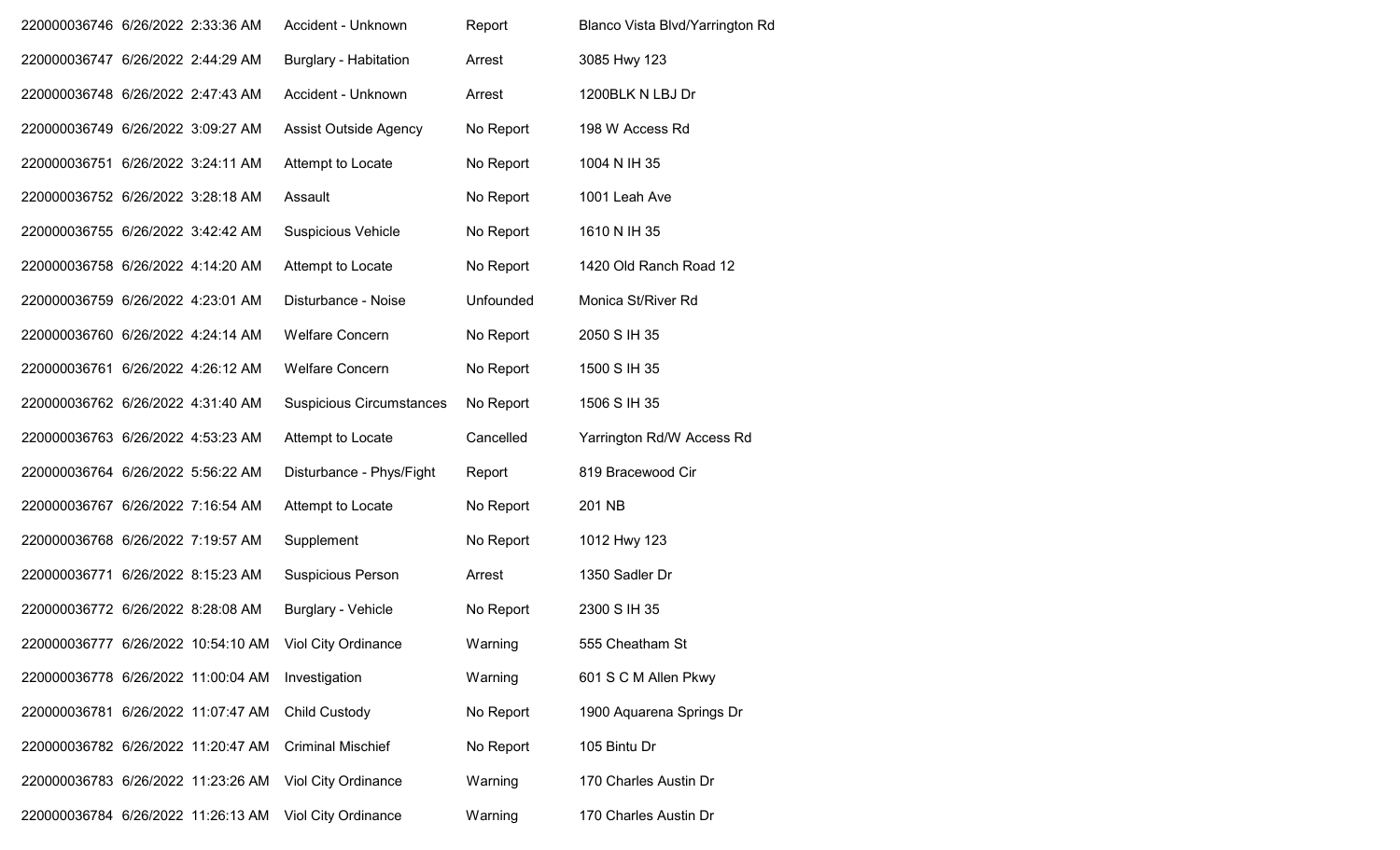| 220000036785 6/26/2022 11:39:27 AM |  | Disturbance - Noise          | Verbal Warning               | 170 Charles Austin Dr           |
|------------------------------------|--|------------------------------|------------------------------|---------------------------------|
| 220000036786 6/26/2022 11:42:29 AM |  | Disturbance - Verbal         | No Report                    | 338 Newberry Trl                |
| 220000036788 6/26/2022 12:22:23 PM |  | Attempt to Locate            | No Report                    | 201 NB                          |
| 220000036790 6/26/2022 12:36:10 PM |  | <b>Alcohol Violation</b>     | Verbal Warning               | Rio Vista Park Pole Number RV21 |
| 220000036791 6/26/2022 12:36:23 PM |  | Disturbance - Phys/Fight     | Report                       | 1230 N LBJ Dr                   |
| 220000036792 6/26/2022 12:42:10 PM |  | Attempt to Locate            | No Report                    | 202 SB                          |
| 220000036794 6/26/2022 12:58:10 PM |  | Theft                        | Refer To COPR                | 350 North St                    |
| 220000036796 6/26/2022 1:01:17 PM  |  | Disturbance - Verbal         | No Report                    | 1230 N LBJ Dr                   |
| 220000036797 6/26/2022 1:02:19 PM  |  | <b>Welfare Concern</b>       | Ref Oth Agncy                | 1250 Sadler Dr                  |
| 220000036798 6/26/2022 1:21:12 PM  |  | Disturbance - Verbal         | No Report                    | 1401 Davis Ln                   |
| 220000036799 6/26/2022 1:45:52 PM  |  | <b>Welfare Concern</b>       | No Report                    | 602 Dartmouth Ave               |
| 220000036801 6/26/2022 1:57:24 PM  |  | Accident - Minor             | Blue Form Issue 2201 S IH 35 |                                 |
| 220000036803 6/26/2022 2:01:30 PM  |  | Investigation                | No Report                    | 1975 Aquarena Springs Dr        |
| 220000036804 6/26/2022 2:19:57 PM  |  | Theft                        | Cancelled                    | 921 N IH 35                     |
| 220000036805 6/26/2022 2:24:16 PM  |  | Property - Lost/Found/Imp    | No Report                    | 320 Mariposa St                 |
| 220000036806 6/26/2022 2:34:08 PM  |  | <b>Suspicious Person</b>     | No Report                    | 1975 Aquarena Springs Dr        |
| 220000036810 6/26/2022 3:17:02 PM  |  | Attempt to Locate            | No Report                    | 2201 S IH 35                    |
| 220000036811 6/26/2022 3:19:09 PM  |  | Indecent Exposure            | Verbal Warning               | 1100blk Hwy 80                  |
| 220000036812 6/26/2022 3:19:33 PM  |  | Accident - Minor             | Blue Form Issue 4015 S IH 35 |                                 |
| 220000036819 6/26/2022 3:36:46 PM  |  | <b>Animal Call</b>           | Ref Oth Agncy                | 5615 Kyle Center Dr             |
| 220000036820 6/26/2022 3:41:20 PM  |  | <b>Public Assist</b>         | No Report                    | 1348 Hwy 123                    |
| 220000036821 6/26/2022 3:42:15 PM  |  | <b>Animal Call</b>           | No Report                    | 121 N IH 35                     |
| 220000036822 6/26/2022 3:45:22 PM  |  | <b>Assist Animal Control</b> | No Report                    | 350 North St                    |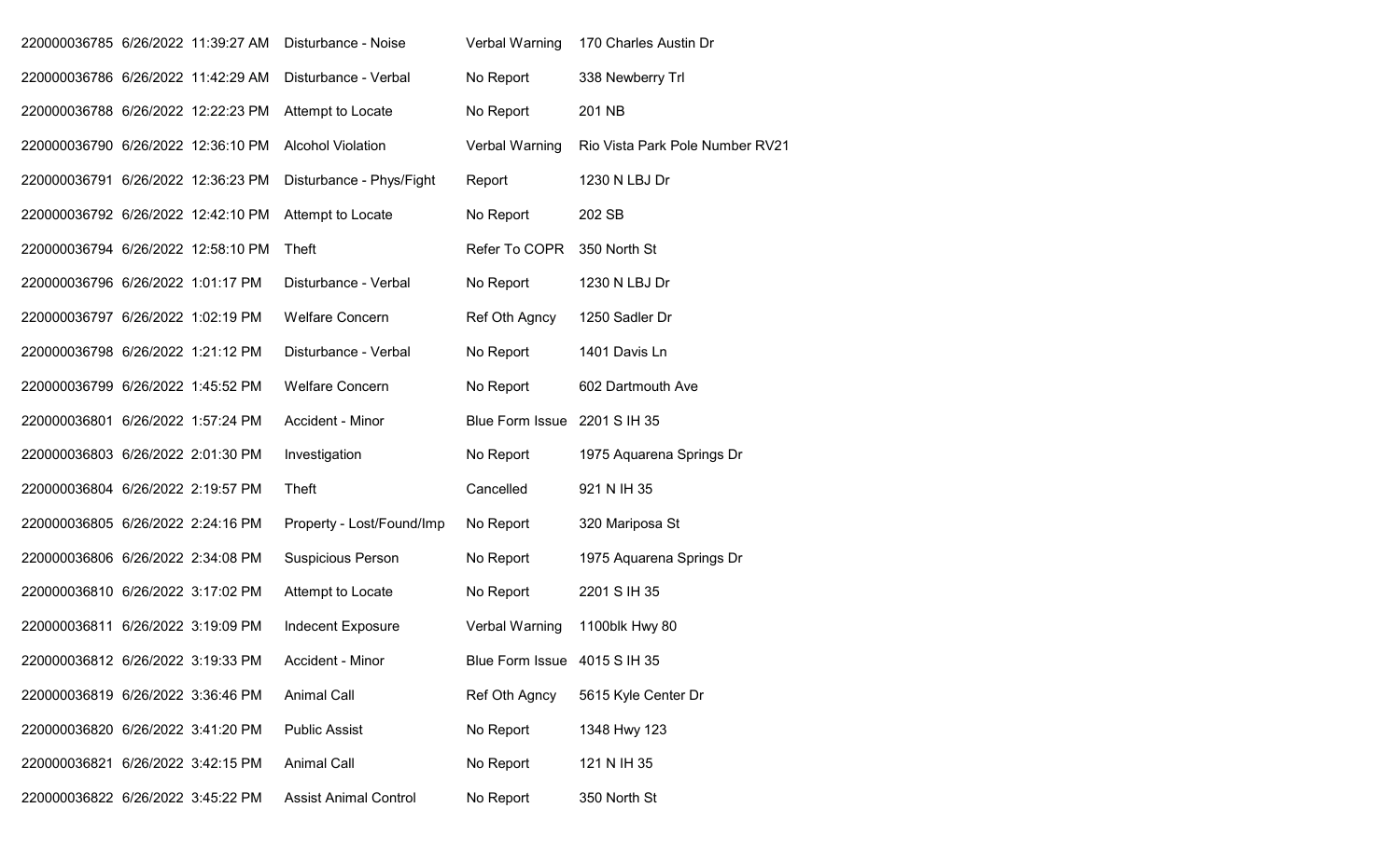| 220000036824 6/26/2022 3:49:41 PM | <b>Burglary - Vehicle</b> | Report                       | 1250 Sadler Dr                            |
|-----------------------------------|---------------------------|------------------------------|-------------------------------------------|
| 220000036825 6/26/2022 3:53:30 PM | Attempt to Locate         | No Report                    | 2913 Hunter Rd                            |
| 220000036826 6/26/2022 3:57:56 PM | Attempt to Locate         | No Report                    | 210 SB                                    |
| 220000036828 6/26/2022 4:14:16 PM | Trespassing/Unwanted      | Arrest                       | 1550 N IH 35                              |
| 220000036833 6/26/2022 4:47:17 PM | Burglary - Vehicle        | Arrest                       | 1250 Sadler Dr                            |
| 220000036836 6/26/2022 4:55:18 PM | Harassment                | No Report                    | 555 Cheatham St                           |
| 220000036838 6/26/2022 5:10:57 PM | Attempt to Locate         | No Report                    | <b>Baseball Field</b>                     |
| 220000036839 6/26/2022 5:16:53 PM | Accident - Hit and Run    | <b>Blue Form Issue</b>       | Hwy 80/River Rd                           |
| 220000036841 6/26/2022 5:41:19 PM | Disturbance - Verbal      | No Report                    | 1004 N IH 35                              |
| 220000036842 6/26/2022 5:44:24 PM | <b>Burglary - Vehicle</b> | No Report                    | 4440 S Old Stagecoach Rd                  |
| 220000036843 6/26/2022 6:07:34 PM | Narcotics/Information     | No Report                    | 170 Charles Austin Dr                     |
| 220000036846 6/26/2022 6:13:14 PM | Assault - Aggravated      | Arrest                       | 1350 Sadler Dr                            |
| 220000036848 6/26/2022 7:16:37 PM | Welfare Concern           | No Contact                   | 1201 Thorpe Ln                            |
| 220000036849 6/26/2022 7:20:10 PM | Animal Call               | Ref Oth Agncy                | <b>Girard Ave/Marlton St</b>              |
| 220000036852 6/26/2022 7:57:56 PM | <b>Public Assist</b>      | No Report                    | 4440 S Old Stagecoach Rd                  |
| 220000036853 6/26/2022 7:59:28 PM | Accident - Hit and Run    | Blue Form Issue 2211 S IH 35 |                                           |
| 220000036854 6/26/2022 8:04:06 PM | Disturbance - Phys/Fight  | Report                       | 626 Mill St                               |
| 220000036856 6/26/2022 8:09:34 PM | Attempt to Locate         | No Report                    | 198 NB                                    |
| 220000036857 6/26/2022 8:10:11 PM | Accident - Hit and Run    |                              | Blue Form Issue Hunter Rd/Wonder World Dr |
| 220000036858 6/26/2022 8:16:31 PM | Disturbance - Verbal      | No Report                    | 639 E Hopkins St                          |
| 220000036860 6/26/2022 8:42:34 PM | Assault - Aggravated      | Arrest                       | 1740 Old Ranch Road 12                    |
| 220000036861 6/26/2022 8:45:58 PM | <b>Public Assist</b>      | Ignore                       | 626 Mill St                               |
| 220000036862 6/26/2022 8:46:30 PM | <b>Welfare Concern</b>    | No Report                    | 1441 Leah Ave                             |
| 220000036863 6/26/2022 8:50:33 PM | Disturbance - Verbal      | No Report                    | 1301 Wonder World Dr                      |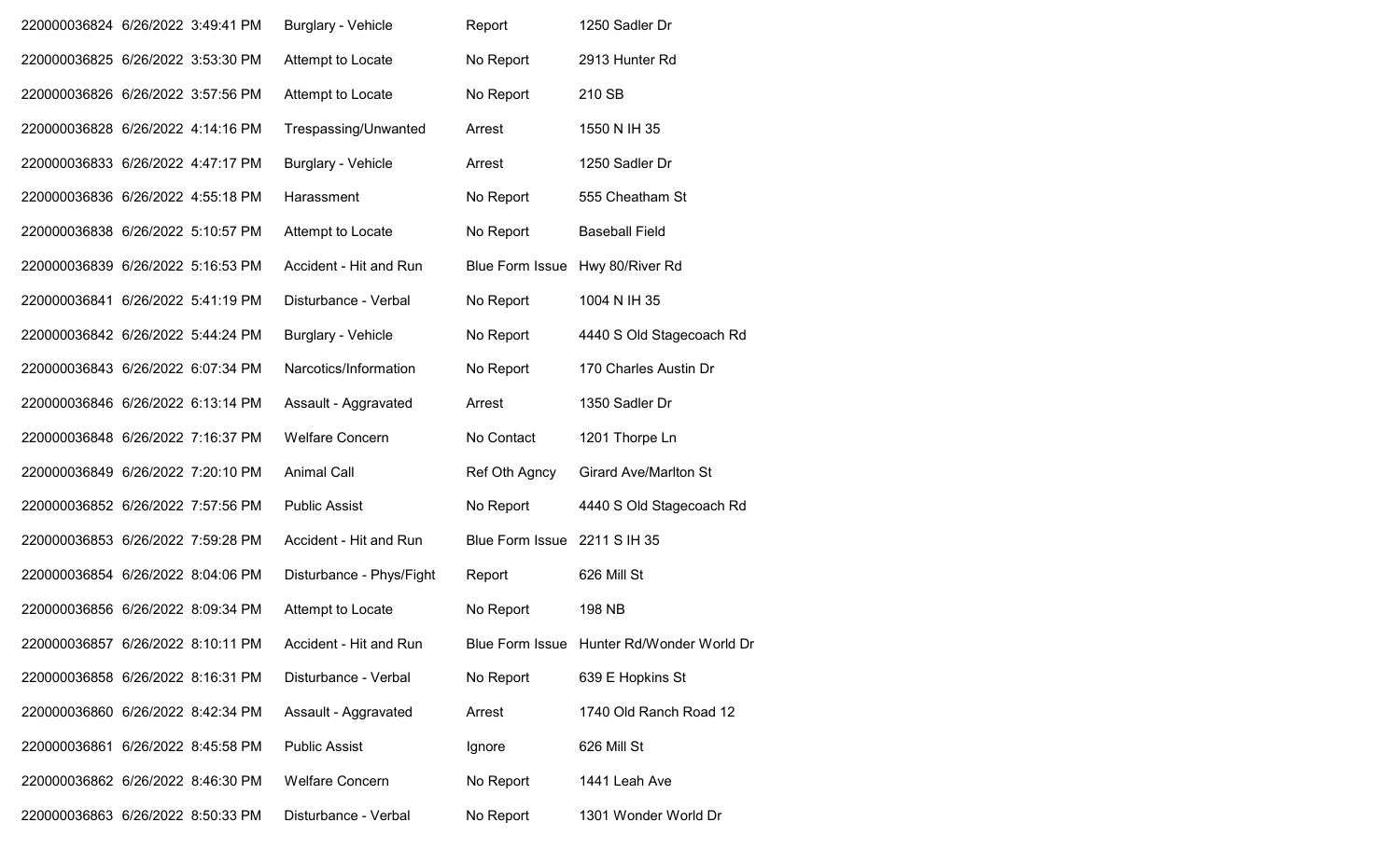| 220000036864 6/26/2022 8:53:40 PM  |  | <b>Welfare Concern</b>          | No Report | 205 NB                   |
|------------------------------------|--|---------------------------------|-----------|--------------------------|
| 220000036866 6/26/2022 8:58:16 PM  |  | Attempt to Locate               | No Report | 100 Thermon Dr           |
| 220000036870 6/26/2022 9:23:49 PM  |  | <b>Suspicious Circumstances</b> | No Report | 800blk N IH 35           |
| 220000036872 6/26/2022 9:31:12 PM  |  | <b>Public Intoxication</b>      | Arrest    | 1655 Mill St             |
| 220000036874 6/26/2022 9:55:50 PM  |  | Harassment                      | No Report | 4210 Hwy 123             |
| 220000036875 6/26/2022 9:58:48 PM  |  | Attempt to Locate               | No Report | 198 NB                   |
| 220000036876 6/26/2022 10:02:20 PM |  | Trespassing/Unwanted            | No Report | 1015 Hwy 80              |
| 220000036877 6/26/2022 10:08:18 PM |  | <b>Suspicious Vehicle</b>       | No Report | 191 Cotter Ave           |
| 220000036878 6/26/2022 10:22:06 PM |  | <b>Public Assist</b>            | No Report | 107 Chaparral Rd         |
| 220000036879 6/26/2022 10:30:45 PM |  | Disturbance - Verbal            | No Report | 1476 E McCarty Ln        |
| 220000036882 6/26/2022 10:51:23 PM |  | <b>Suicidal Person</b>          | No Report | 1500blk Marlton St       |
| 220000036884 6/26/2022 10:54:44 PM |  | Disturbance - Verbal            | No Report | 1304 Monica St           |
| 220000036887 6/26/2022 11:00:05 PM |  | Disturbance - Noise             | No Report | 1101 Leah Ave            |
| 220000036886 6/26/2022 11:00:05 PM |  | <b>Foot Patrol</b>              | No Report | 1011 Wonder World Dr     |
| 220000036888 6/26/2022 11:04:59 PM |  | Disturbance - Verbal            | No Report | 250 S Stagecoach Trl     |
| 220000036889 6/26/2022 11:13:47 PM |  | Attempt to Locate               | No Report | 202 SB                   |
| 220000036890 6/26/2022 11:19:43 PM |  | Trespassing/Unwanted            | Warning   | 900 Bugg Ln              |
| 220000036892 6/26/2022 11:20:57 PM |  | Robbery - Agg                   | Arrest    | 1900blk N IH 35          |
| 220000036896 6/26/2022 11:33:01 PM |  | <b>Welfare Concern</b>          | No Report | 1103 Hwy 80              |
| 220000036898 6/26/2022 11:56:41 PM |  | <b>Suspicious Person</b>        | No Report | 129 E Hopkins St         |
| 220000036899 6/26/2022 11:57:25 PM |  | Investigation                   | No Report | Cottonwood Pkwy/Leah Ave |
| 220000036900 6/27/2022 12:01:38 AM |  | Property - Lost/Found/Imp       | No Report | 1404 Wonder World Dr     |
| 220000036901 6/27/2022 12:22:49 AM |  | Disturbance - Verbal            | No Report | 1111 San Marcos Pkwy     |